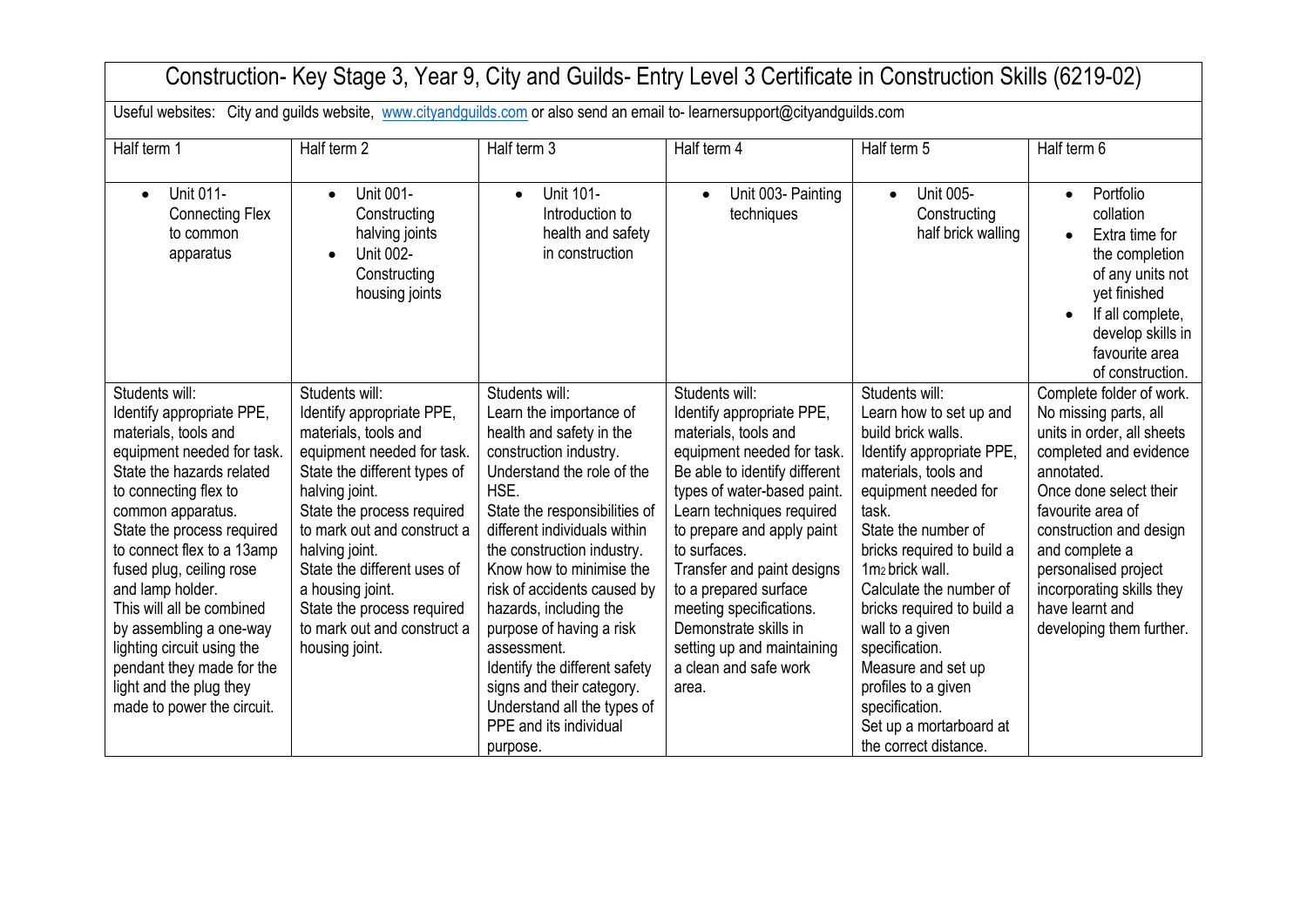| Construction- Key Stage 4, Year 10, City and Guilds-Level 1 Certificate in Construction skills (6219-05)                                                                                                                                                                                                                         |                                                                                                                                                                                                                                                 |                                                                                                                                                                                                                                                                                                                                 |                                                                                                                                                                                                                                                 |                                                                                                                                                                                                                                                                                                                                    |                                                                                                                                                                                                                                                                                                                         |
|----------------------------------------------------------------------------------------------------------------------------------------------------------------------------------------------------------------------------------------------------------------------------------------------------------------------------------|-------------------------------------------------------------------------------------------------------------------------------------------------------------------------------------------------------------------------------------------------|---------------------------------------------------------------------------------------------------------------------------------------------------------------------------------------------------------------------------------------------------------------------------------------------------------------------------------|-------------------------------------------------------------------------------------------------------------------------------------------------------------------------------------------------------------------------------------------------|------------------------------------------------------------------------------------------------------------------------------------------------------------------------------------------------------------------------------------------------------------------------------------------------------------------------------------|-------------------------------------------------------------------------------------------------------------------------------------------------------------------------------------------------------------------------------------------------------------------------------------------------------------------------|
| City and guilds website, www.cityandquilds.com or also send an email to-learnersupport@cityandguilds.com<br>Useful websites:                                                                                                                                                                                                     |                                                                                                                                                                                                                                                 |                                                                                                                                                                                                                                                                                                                                 |                                                                                                                                                                                                                                                 |                                                                                                                                                                                                                                                                                                                                    |                                                                                                                                                                                                                                                                                                                         |
| Half term 1                                                                                                                                                                                                                                                                                                                      | Half term 2                                                                                                                                                                                                                                     | Half term 3                                                                                                                                                                                                                                                                                                                     | Half term 4                                                                                                                                                                                                                                     | Half term 5                                                                                                                                                                                                                                                                                                                        | Half term 6                                                                                                                                                                                                                                                                                                             |
| <b>Unit 101-</b><br>$\bullet$<br>Introduction to<br>Health and Safety<br>in construction<br>Unit 011-<br>$\bullet$<br><b>Connecting Flex</b><br>to common<br>apparatus<br>Unit133-<br>$\bullet$<br>Assembling<br>13amp switched<br>sockets wired in<br>ring final circuit                                                        | Unit 118-<br>$\bullet$<br>Constructing half<br>brick return<br>corners<br>Unit 136-<br>Installing one way<br>lighting circuits<br>Unit 137-<br>Installing two way<br>lighting circuits                                                          | Unit 005-<br>$\bullet$<br>Constructing half<br>brick walling<br>Unit 108- Working<br>$\bullet$<br>with non-<br>manipulative<br>fittings<br>Unit 101-<br>Introduction to<br>Health and Safety<br>in construction                                                                                                                 | Unit 001-<br>$\bullet$<br>Constructing<br>halving joints<br>Unit 118-<br>$\bullet$<br>Constructing<br>block walling<br><b>Unit 002-</b><br>Constructing<br>housing joints<br><b>Unit 122-</b><br>$\bullet$<br>Constructing a<br>cavity wall     | Unit 003-<br>$\bullet$<br>Painting<br>techniques<br><b>Unit 112-</b><br>Applying<br>decorative<br>effects<br>Unit 101-<br>Introduction to<br>Health and<br>Safety in<br>construction                                                                                                                                               | Portfolio<br>$\bullet$<br>collation<br>Extra time for<br>$\bullet$<br>the completion<br>of any units not<br>yet finished<br>If all complete,<br>$\bullet$<br>develop skills in<br>favourite area<br>of construction.                                                                                                    |
| Students will:<br>Learn the importance of<br>health and safety in the<br>construction industry.<br>Identify appropriate PPE,<br>materials, tools and<br>equipment needed for<br>each task.<br>State the process required<br>for completing the task.<br>Answer related subject<br>knowledge questions on<br>activity worksheets. | Students will:<br>Identify appropriate PPE,<br>materials, tools and<br>equipment needed for<br>each task.<br>State the process required<br>for completing the task.<br>Answer related subject<br>knowledge questions on<br>activity worksheets. | Students will:<br>Learn the importance of<br>health and safety in the<br>construction industry.<br>Identify appropriate PPE,<br>materials, tools and<br>equipment needed for<br>each task.<br>State the process required<br>for completing the task.<br>Answer related subject<br>knowledge questions on<br>activity worksheets | Students will:<br>Identify appropriate PPE,<br>materials, tools and<br>equipment needed for<br>each task.<br>State the process required<br>for completing the task.<br>Answer related subject<br>knowledge questions on<br>activity worksheets. | Students will:<br>Learn the importance of<br>health and safety in the<br>construction industry.<br>Identify appropriate PPE,<br>materials, tools and<br>equipment needed for<br>each task.<br>State the process<br>required for completing<br>the task.<br>Answer related subject<br>knowledge questions on<br>activity worksheets | Complete folder of work.<br>No missing parts, all<br>units in order, all sheets<br>completed and evidence<br>annotated.<br>Once done select their<br>favourite area of<br>construction and design<br>and complete a<br>personalised project<br>incorporating skills they<br>have learnt and<br>developing them further. |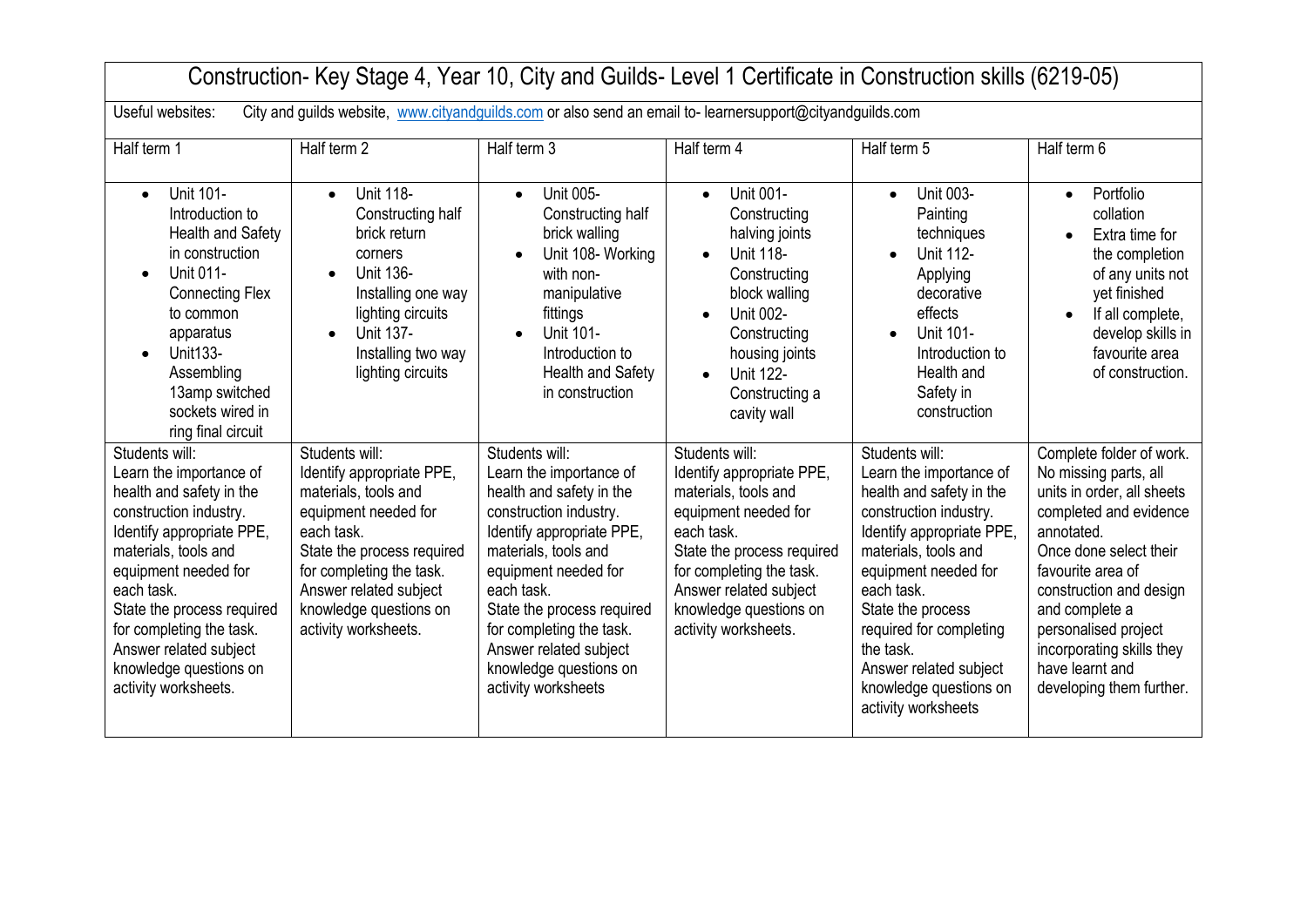| Construction- Key Stage 4, Year 11, City and Guilds- Level 1 Diploma in Construction skills (6219-07)                                                                                                                                                                                                                          |                                                                                                                                                                                                                                                                                                                               |                                                                                                                                                                                                                                                                                                                               |                                                                                                                                                                                                                                                                                                                               |                                                                                                                                                                                                                                                                                                   |                                                                                                                                                                                                                                                                                                                         |  |
|--------------------------------------------------------------------------------------------------------------------------------------------------------------------------------------------------------------------------------------------------------------------------------------------------------------------------------|-------------------------------------------------------------------------------------------------------------------------------------------------------------------------------------------------------------------------------------------------------------------------------------------------------------------------------|-------------------------------------------------------------------------------------------------------------------------------------------------------------------------------------------------------------------------------------------------------------------------------------------------------------------------------|-------------------------------------------------------------------------------------------------------------------------------------------------------------------------------------------------------------------------------------------------------------------------------------------------------------------------------|---------------------------------------------------------------------------------------------------------------------------------------------------------------------------------------------------------------------------------------------------------------------------------------------------|-------------------------------------------------------------------------------------------------------------------------------------------------------------------------------------------------------------------------------------------------------------------------------------------------------------------------|--|
| Useful websites:<br>City and guilds website, www.cityandguilds.com or also send an email to-learnersupport@cityandguilds.com                                                                                                                                                                                                   |                                                                                                                                                                                                                                                                                                                               |                                                                                                                                                                                                                                                                                                                               |                                                                                                                                                                                                                                                                                                                               |                                                                                                                                                                                                                                                                                                   |                                                                                                                                                                                                                                                                                                                         |  |
| Half term 1                                                                                                                                                                                                                                                                                                                    | Half term 2                                                                                                                                                                                                                                                                                                                   | Half term 3                                                                                                                                                                                                                                                                                                                   | Half term 4                                                                                                                                                                                                                                                                                                                   | Half term 5                                                                                                                                                                                                                                                                                       | Half term 6                                                                                                                                                                                                                                                                                                             |  |
| <b>Unit 102-</b><br>$\bullet$<br>Introduction to the<br>construction<br>industry<br>Unit 005-<br>$\bullet$<br>Constructing half<br>brick walling                                                                                                                                                                               | Unit 001-<br>$\bullet$<br>Constructing<br>halving joints<br>Unit 002-<br>Constructing<br>housing joints<br>If all complete,<br>$\bullet$<br>develop skills in<br>favourite area of<br>construction                                                                                                                            | <b>Unit 118-</b><br>$\bullet$<br>Constructing half<br>brick return<br>corners<br>Unit 108- Working<br>with non-<br>manipulative<br>fittings<br>If all complete,<br>$\bullet$<br>develop skills in<br>favourite area of<br>construction                                                                                        | <b>Unit133-</b><br>$\bullet$<br>Assembling<br>13amp switched<br>sockets wired in<br>ring final circuit<br>Unit 003- Painting<br>techniques<br>If all complete,<br>$\bullet$<br>develop skills in<br>favourite area of<br>construction                                                                                         | <b>Unit 136-</b><br>$\bullet$<br>Installing one<br>way lighting<br>circuits<br><b>Unit 137-</b><br>Installing two<br>way lighting<br>circuits<br><b>Unit 112-</b><br>$\bullet$<br>Applying<br>decorative<br>effects<br>If all complete,<br>develop skills in<br>favourite area of<br>construction | Portfolio<br>$\bullet$<br>collation<br>Extra time for<br>$\bullet$<br>the completion<br>of any units not<br>yet finished<br>If all complete,<br>$\bullet$<br>develop skills in<br>favourite area<br>of construction.                                                                                                    |  |
| Students will:<br>Learn basic knowledge of<br>the construction industry<br>and its key areas.<br>Identify appropriate PPE,<br>materials, tools and<br>equipment needed for<br>each task.<br>State the process required<br>for completing the task.<br>Answer related subject<br>knowledge questions on<br>activity worksheets. | Students will:<br>Identify appropriate PPE,<br>materials, tools and<br>equipment needed for<br>each task.<br>State the process required<br>for completing the task.<br>Answer related subject<br>knowledge questions on<br>activity worksheets.<br>More able will design a<br>personal project<br>developing existing skills. | Students will:<br>Identify appropriate PPE,<br>materials, tools and<br>equipment needed for<br>each task.<br>State the process required<br>for completing the task.<br>Answer related subject<br>knowledge questions on<br>activity worksheets.<br>More able will design a<br>personal project<br>developing existing skills. | Students will:<br>Identify appropriate PPE,<br>materials, tools and<br>equipment needed for<br>each task.<br>State the process required<br>for completing the task.<br>Answer related subject<br>knowledge questions on<br>activity worksheets.<br>More able will design a<br>personal project<br>developing existing skills. | Students will:<br>Identify appropriate PPE,<br>materials, tools and<br>equipment needed for<br>each task.<br>State the process<br>required for completing<br>the task.<br>Answer related subject<br>knowledge questions on<br>activity worksheets.<br>Complete personal<br>projects.              | Complete folder of work.<br>No missing parts, all<br>units in order, all sheets<br>completed and evidence<br>annotated.<br>Once done select their<br>favourite area of<br>construction and design<br>and complete a<br>personalised project<br>incorporating skills they<br>have learnt and<br>developing them further. |  |